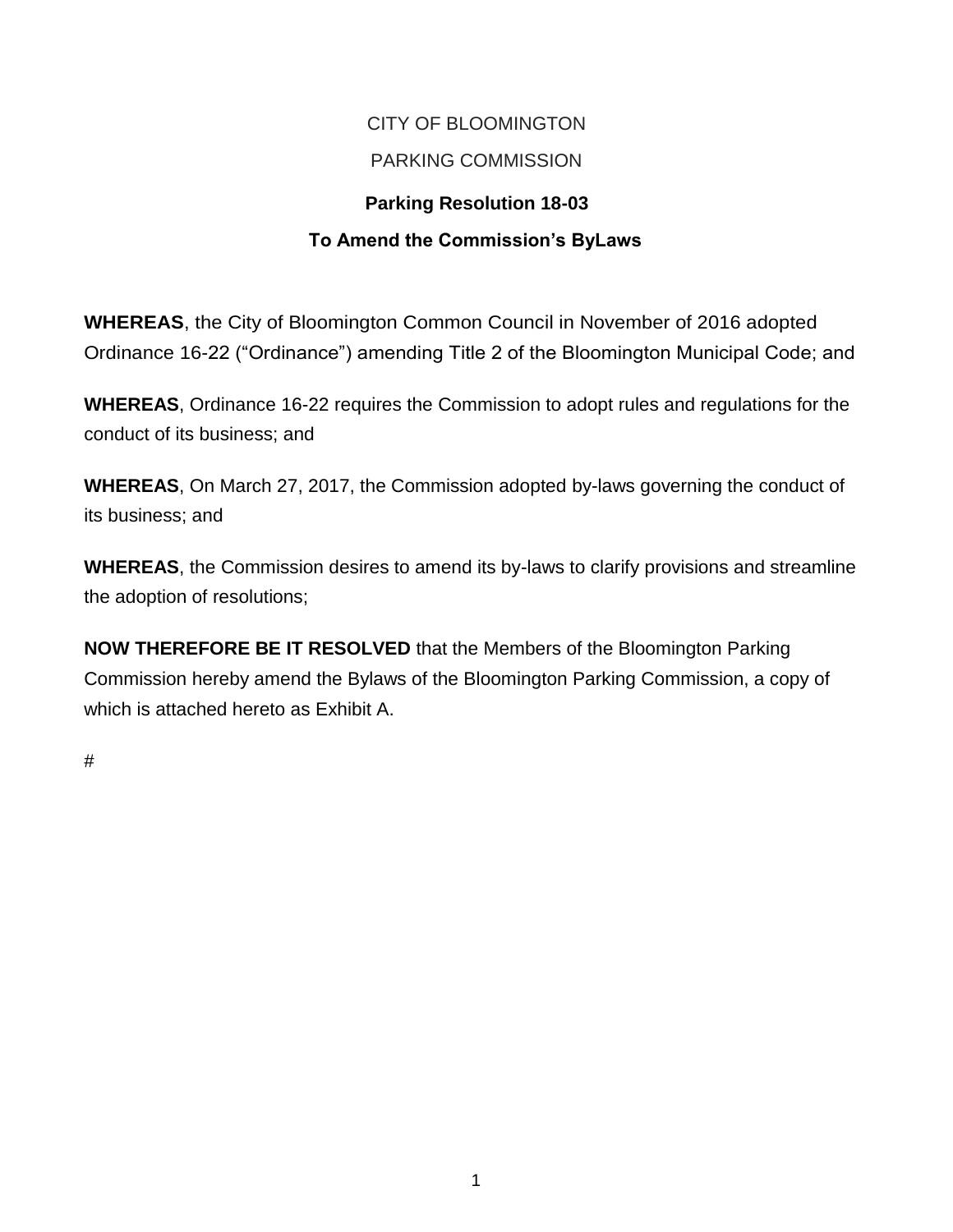**APPROVED** this 28th day of March, 2019, by the Parking Commission, at a regular meeting of the Bloomington Parking Commission at which two-thirds of the Members were present and voting.

We the below-signed, do hereby certify that the above is a true and correct copy of the resolution.

Chair, Parking Commission Adrienne Evans Fernandez, Council Appointee ###

 $x = \frac{\sqrt{h_\text{ph}}}{h_\text{ph}}$ 

Secretary, Parking Commission Stephen Volan, Council Member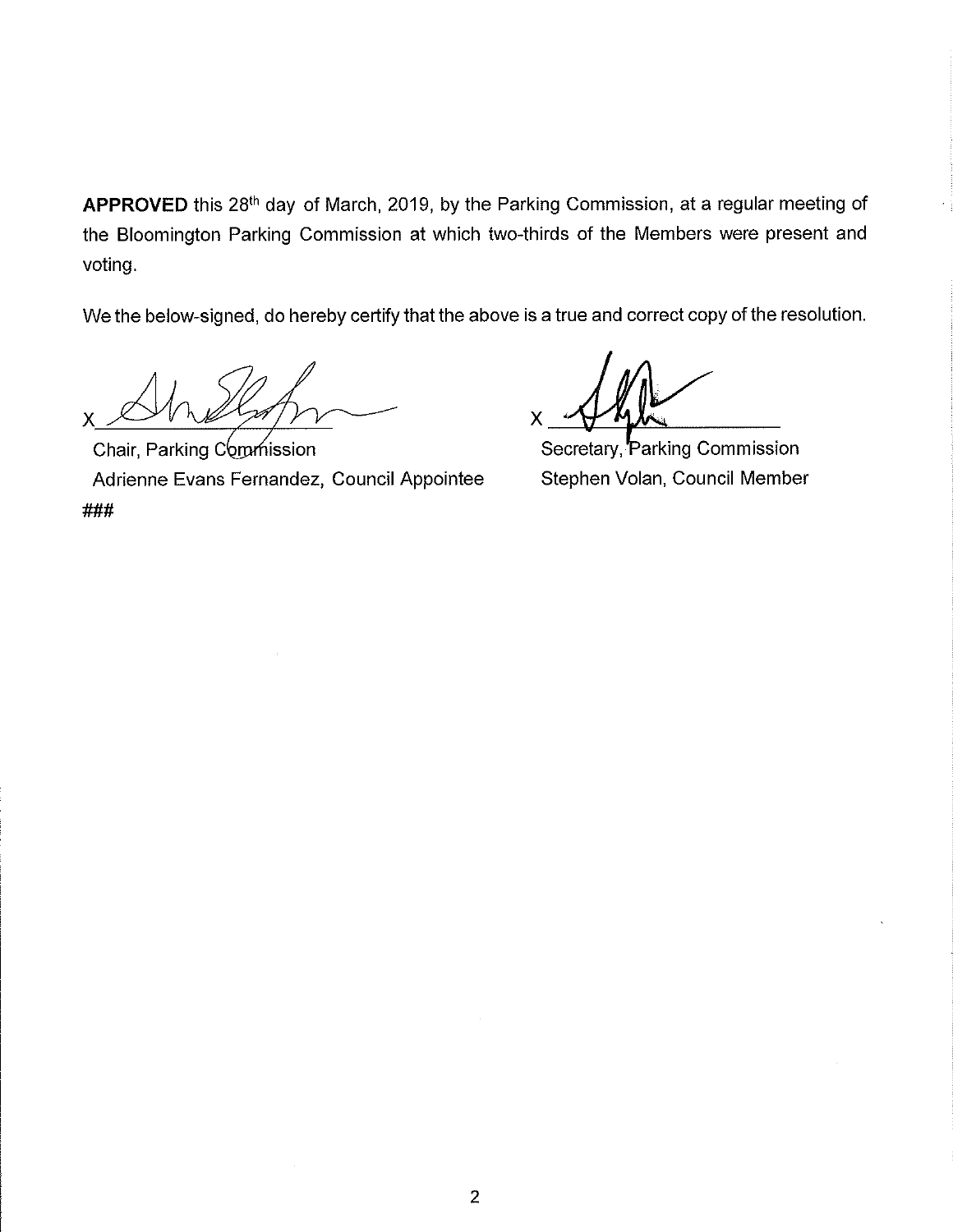#### **EXHIBIT "A"**

#### **BY-LAWS AS AMENDED**

#### **City of Bloomington, Indiana Parking Commission BYLAWS**

#### **Article I. MEMBERS**

**I.1. Appointment.** Bloomington Municipal Code (BMC) §2.12.110 (b), or its successors specifies the appointment mechanism. BMC §2.08.020 or its successors specifies filling of vacancies.

**I.2. Qualifications of Voting Membership.** BMC §2.12.110 (c), or its successors, specifies the composition of the Commission and Qualifications for voting Membership.

**I.3. Appointment of Non-Voting Advisory Members.** BMC §2.02.040, or its successors, sets forth the guidelines and requirements to expand the Commission by adopting and filing with the City of Bloomington Common Council a motion which states the Commission's intention to expand membership by as many as four (4) non-voting advisory Members. As directed by BMC §2.08.020 (2), the motion shall set forth the initial period of staggered terms and, after that period, the terms shall be the same length as other positions on those entities.

**I.4. Meetings.** The commission shall meet at least one time each month unless the Commission votes to cancel a meeting. Changes to dates and times may be approved by the Chairperson including cancellations and the scheduling of the special meetings.

**I.5. Attendance.** Members shall give prior notice to the Chairperson or to the staff liaison appointed by the Transportation and Traffic Services Division of the Planningand Transportation Department if they are unable to attend a regular or special meeting.

**I.6. Resignation.** Resignations shall be in writing by the resigning Member and shall be conveyed to the Chairperson and the appointing office of the resigning Member.

*I.7.* **Removal of Members.** Except for appointees who serve at the pleasure of the Mayor, a member of the Commission may be removed for cause. Cause shall include, but not be limited to, failure to attend three consecutive regularly-scheduled meetings of the commission or four regularly-scheduled meetings in any twelve-month period, provided that any member may submit in writing to the appointing authority any extenuating circumstances. Such written submission shall be made within five business days before the formal decision to remove is reached. Acceptance of extenuating factors by the appointing official or body puts the member on notice that further excessive absenteeism shall result in removal. The Chairperson shall provide notice of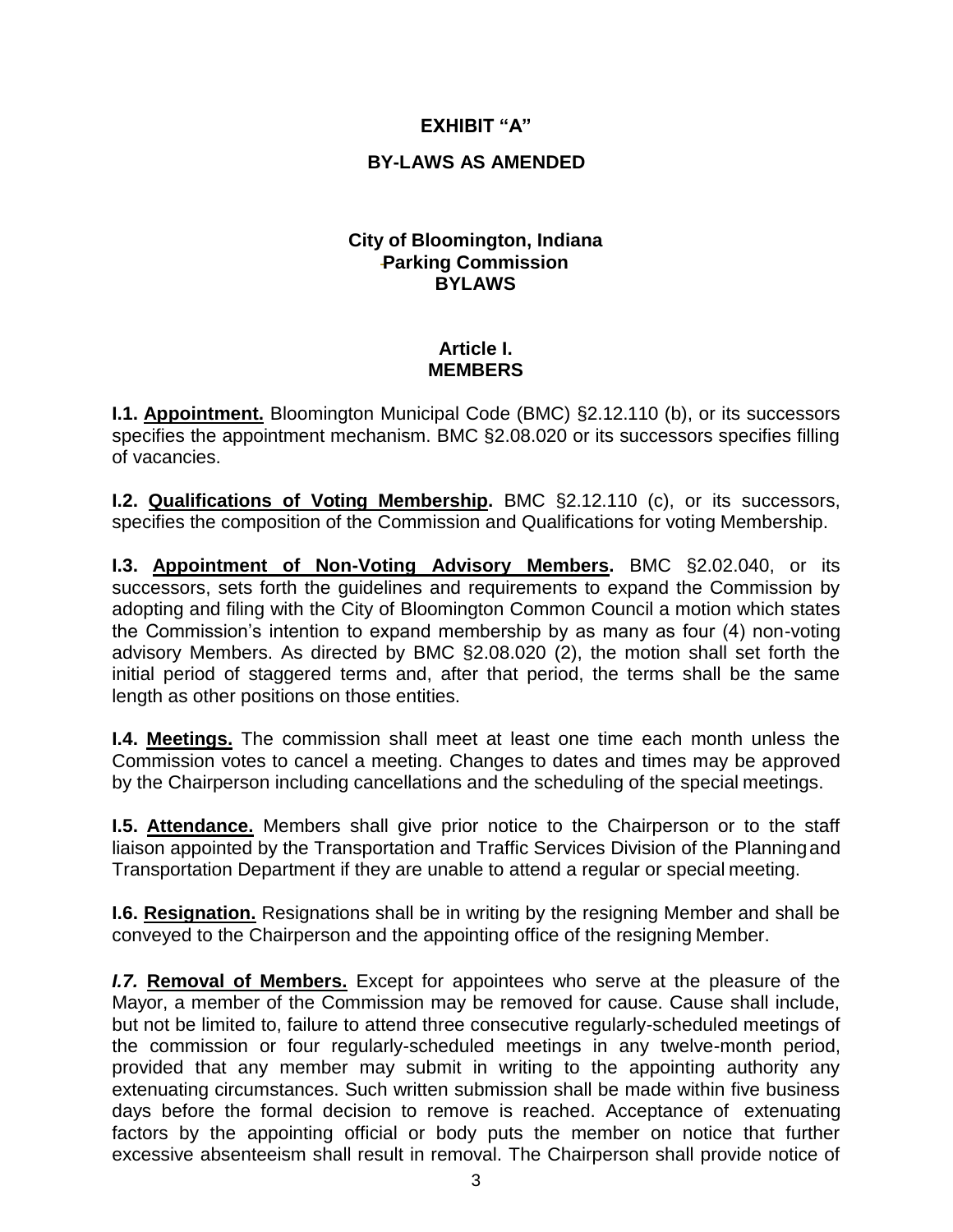absenteeism of Mayoral appointees to the Office of the Mayor. *BMC §2.08.20 (4).*

*I.8.* **Vacancies by Death** In the event that a vacancy occurs through resignation or death, the appointing authority shall appoint a person to fill the unexpired term of the resigned or deceased member. If a Member's term has expired, but the appointing authority has failed to act, the appointment of the Member whose term has expired carries over for sixty days or until the appointing authority reappoints or appoints a successor. *BMC § 2.08.20 (5).*

### **Article II. MEETINGS**

**II.1. Regular Meetings.** Regular meetings of the Commission shall be held monthly.

**II.2. Annual Meeting.** The regular meeting in February shall be known as the annual meeting and shall be to elect officers and for any other business that may arise.

**II.3. Special Meetings.** BMC §2.08.020 (11) or its successors specifies requirements for calling special meetings. A special meeting of the Commission or council may be called by the Chairperson, the Mayor, or by a majority of the duly appointed Members the Commission requesting such meeting in writing to the Chairperson. Upon receiving such request, the Chairperson shall thereafter call a special meeting to be held within twenty days. Notice of special meetings must be given in advance and the purpose of a special meeting shall be set forth in the notice thereof. Public notice of the date, time, and place of any meetings, executive sessions, or of any rescheduled or reconvened meeting, shall be given at least forty-eight (48) hours (excluding Saturdays, Sundays, and legal holidays) before the meeting.

**II.4. Notice.** Notice of each regular meeting shall be conveyed to Commission Members before each meeting and shall include the agenda. The news media shall also be notified in accordance with I.C. 5-14-1.5-1 through 7 or its successors.

**II.5. Quorum.** BMC §2.08.020 (7) or its successors specify requirements for a quorum. A majority of the duly appointed Members, excepting the nonvoting appointed and *ex officio* Members, shall constitute a quorum for purpose of conducting the official business of the Commission.

**II.6. Parliamentary Procedure.** BMC §2.08.020 (8) or its successors specifies requirements for Parliamentary Procedure.

**II.7. Conduct of Meetings.** The order of business of all meetings shall be as follows:

- (a) Call to Order;
- (b) Approval of Minutes;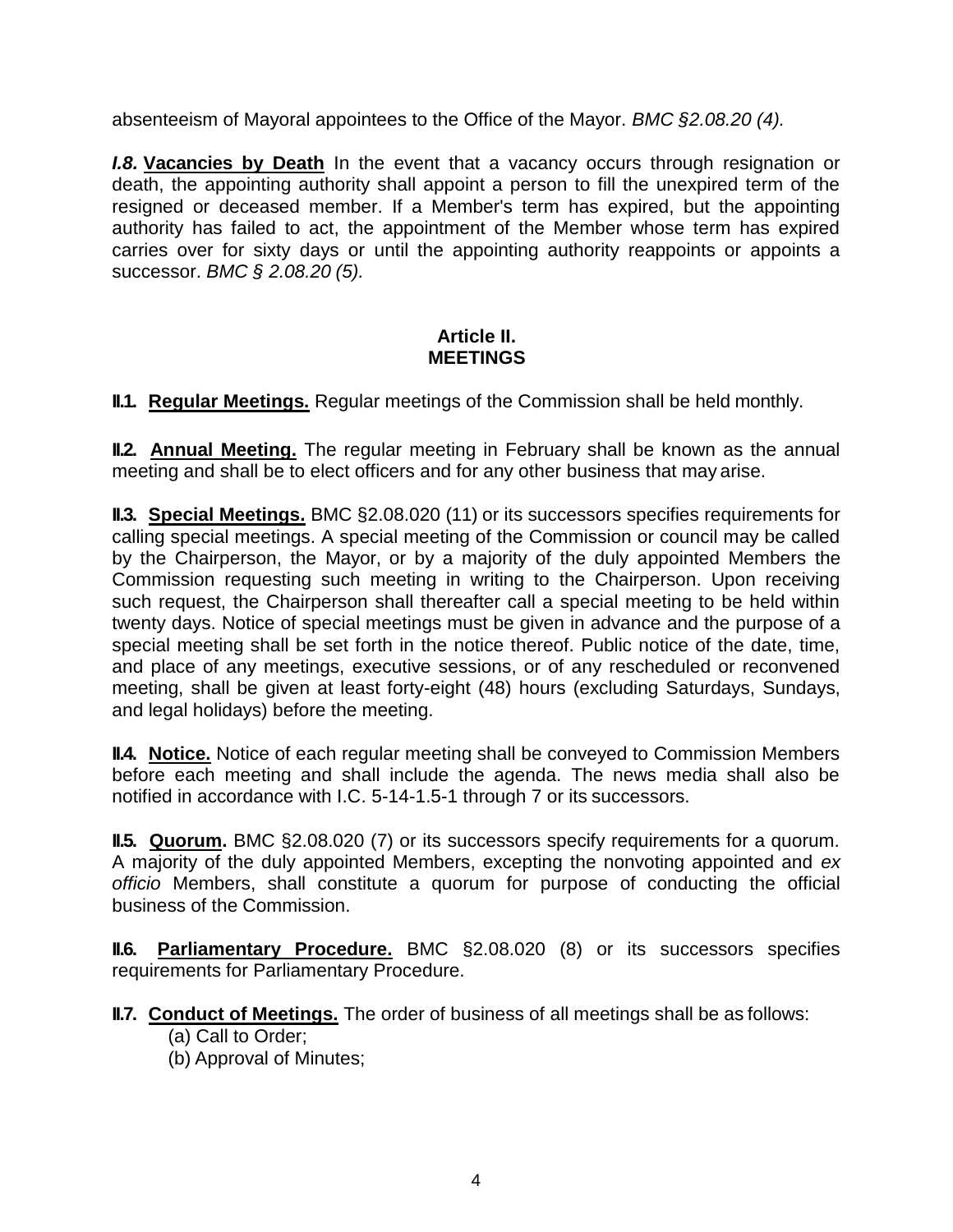- (c) Reports from Commissioners and City Offices including, but not limited to:
	- 1. Office of the City Controller;
	- 2. Department of Public Works;
	- 3. Parking Enforcement Division of the Police Department;
	- 4. Office of the City Clerk;
	- 5. Department of Planning & Transportation;
- (d) Reports from the Public;
- (e) Discussions of Topics Not the Subject of Resolutions;
- (f) Discussion of Resolutions;
- (g) Member Announcements;
- (h) Adjournment.

The Chairperson may limit the length of time and number of times an individual may comment during public comment. The Chairperson shall explain the limits prior to hearing any public comment. This also may include limitations on repetitive or redundant comments to help ensure each individual has an opportunity to provide their comments.

**II.8. Votes.** Each voting Member shall be entitled to one vote. Routine business may be conducted by voice vote. The outcome of a vote shall be determined by the majority of the duly appointed Members present and eligible to vote and voting. In no event shall less than four votes cast in the affirmative carry a motion or adopt a Resolution of the Commission. A member who wishes not to vote may remain silent during a voice vote or roll call vote, or may submit a blank ballot during a ballot vote No member may be forced to vote.

**II.9. Minutes.** A digital recording of all meetings shall be kept and available for review by Members and the public within a reasonable period of time after a meeting.

#### **Article III. RESOLUTIONS**

**II.1. Resolutions.** The Commission shall have the authority to adopt resolutions. No resolution shall be adopted without at least two-thirds of the duly appointed Members present

**III.2. Recommendations.** Published recommendations of the Commission and the Annual Report shall be adopted and approved by Resolution.

**III.3. Recorded Votes.** For Resolutions considered by Commission, the Secretary shall call the roll and record the votes of each duly appointed and voting Member, the results which shall be published in the minutes of the Commission's meeting.

III.4. **Annual Report.** BMC §2.12.110 specifies that the Commission shall submit an annual report of its activities and programs to the Mayor and Common Council by September 30 of each year. Such report shall be approved by the Commission by Resolution.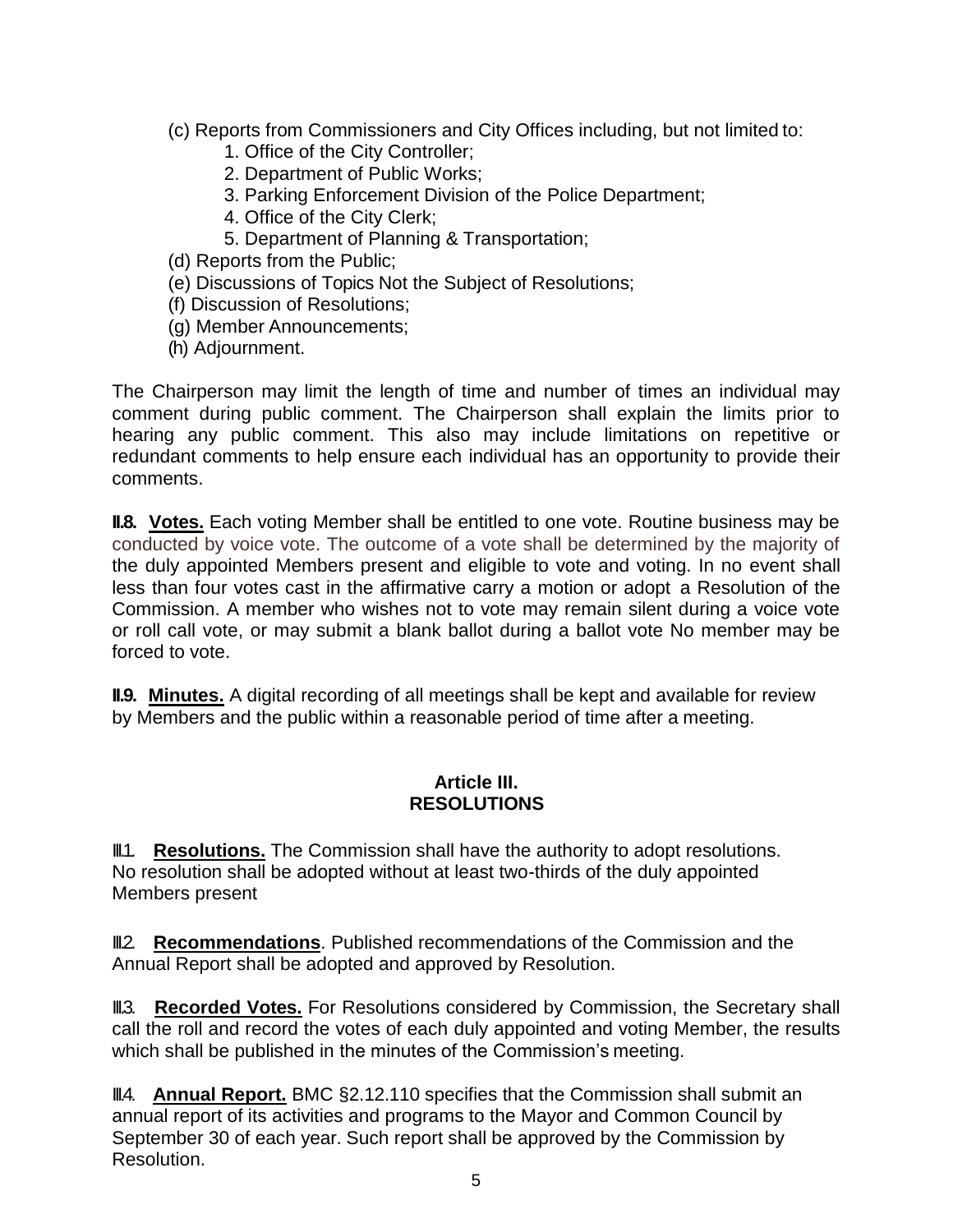#### **Article IV. OFFICERS**

**IV.1. Positions.** Officers of the Commission may include but are not limited to the Chairperson, the Vice-Chairperson, and the Secretary.

**IV.2. Eligibility.** All officers shall be members of the Commission and no member shall hold more than one office at a time. The Chairperson shall have been a member for at least six months prior to becoming Chairperson, unless no current Members have been appointed for a period longer than six months.

**IV.3. Election.** All officers shall be elected at a regular meeting by a majority of the current membership of the Commission.

**IV.4. Term.** Officers shall be elected to serve for one year or until their successors are elected, and their terms of office shall begin at the close of the meeting at which they are elected. Officers shall deliver to their successors all accounts, papers, records, and other Commission property within two weeks of their expired term.

**IV.5. Removal.** An Officer of the commission may be removed from office for cause. Cause shall include, but not be limited to, misuse of office, improper representation of the commission, failure to carry out minimum duties of office, failure to attend three consecutive regularly scheduled meetings in any twelve month period or four regularly scheduled meetings in any twelve month period without just cause as determined by the Commission; provided, that any member may submit in writing to members of the commission any extenuating circumstances. Such written submission shall be made within five business days before the formal decision to remove is reached. A member or members of the commission shall submit a signed statement outlining the charges to the Commission and, following the proper procedure, cause is established. Proper procedure includes distribution of the statement to all Commission members. Decision as to removal will be made by majority vote at the next scheduled meeting. Removal from office is not a vote for dismissal from the Commission.

**IV.6. Vacancies.** If an office becomes vacant, the term shall be filled by election at the next regular meeting. If the Officer resigns from the office giving advance notice, the election shall take place at the next regular meeting after the resignation is submitted.

**IV.7. Chairperson.** The Chairperson shall prepare the agenda for all meetings, and preside over all meetings (except when they designate another person or the Vice-Chairperson). The Chairperson shall distribute the agenda and related documents no less than 48 hours prior to a scheduled meeting. The Chairperson shall be responsible for preparing and submitting the Commission's annual report, as required by §III.4 above.

**IV.8. Vice-Chairperson.** The Vice-Chairperson shall serve as the Chairperson in the absence of the Chairperson; shall perform all duties that may be delegated by the Chairperson; shall aid the Chairperson on request; shall post notice of vacancies of the Commission's Advisory Committee positions and the requirements thereof; and shall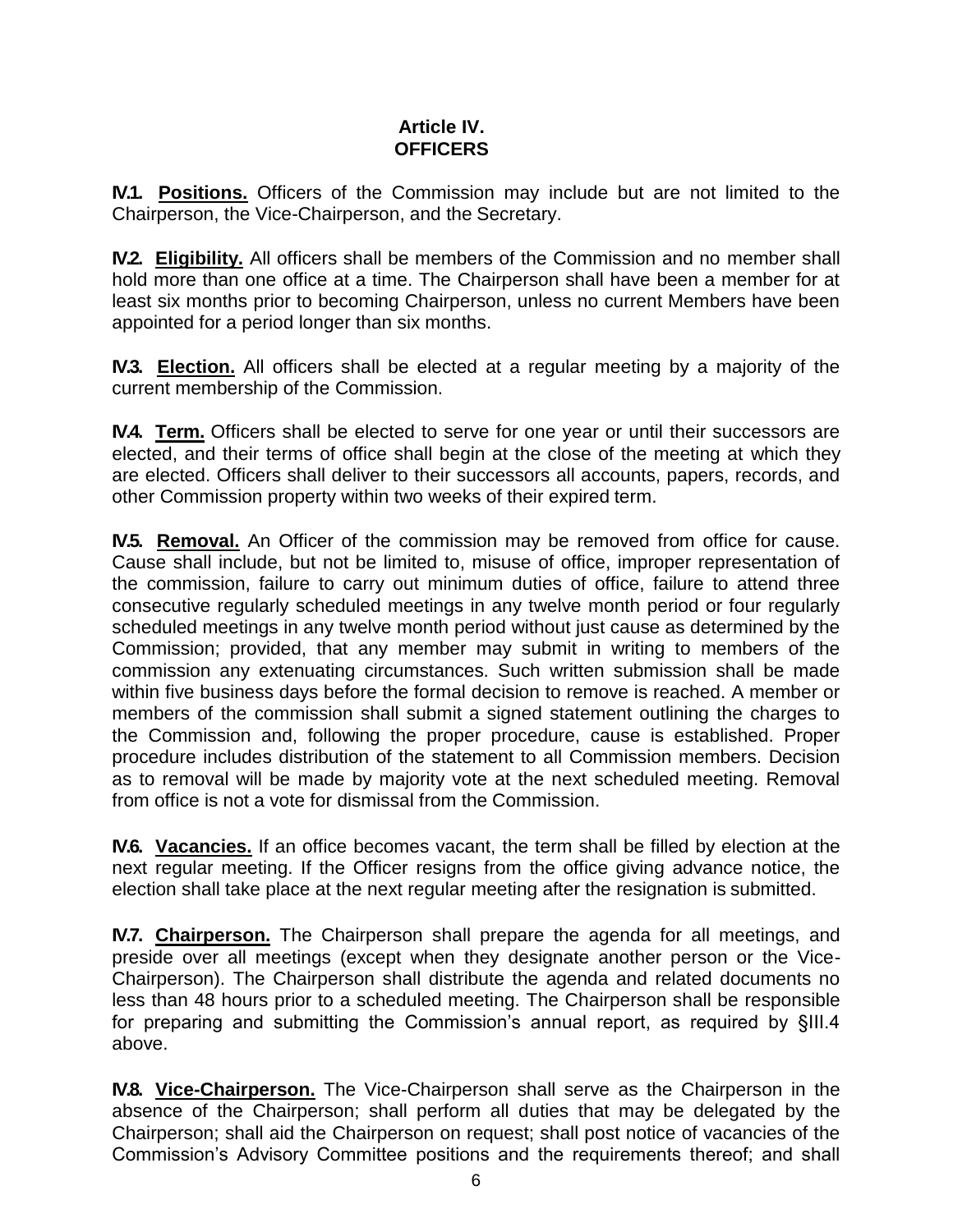perform such other duties applicable to the office as prescribed by the parliamentary authority adopted by the Commission. In the absence of the Secretary, the Vice-Chairperson shall serve as or appoint a Member to serve as Secretary.

**IV.9. Secretary.** The Secretary shall keep for every meeting written minutes in whichthe results of any vote are recorded and, when appropriate, specific findings of facts and conclusions, and shall handle the correspondence of the Commission. A copy of all minutes, committee reports, etc. are to be kept on file in the Transportation and Traffic Services Division of the Planning and Transportation Department or its successor.

**IV.10. Executive Committee.** The Executive Committee shall consist of the Chairperson, the Vice Chairperson, and the Secretary. The Executive committee shall meet with the Planning and Transportation Department staff liaison to discuss the business and set the agenda in advance of a regular meetings and recommend to the Common Council candidates for nonvoting, advisory membership.

**IV.11. Staff Liaison Duties.** The Planning and Transportation Department staff liaison shall provide notice of all Commission meetings as required by the Indiana Open Door Law; provide and report in a timely manner on all data requests regarding the City's parking inventory, including usage, capital and operating costs, so long as the data is released in a manner consistent with exemptions from disclosure of public records set forth in Indiana Code § 5-14-3-4; and provide other support for Commission activities as agreed to by the Director of Planning and Transportation or its successor.

#### **Article V. ADVISORY COMMITTEE**

**V.1. Appointment.** BMC §2.02.040 or its successors specifies the appointment mechanism of Advisory Committee members.

**V.2. Notice of Vacancy.** The Vice-Chairperson shall post notice of vacancy with the Office of the City Clerk.

**V.3. Residency Requirement.** BMC §2.08.20 or its successors specifies all appointments to city boards, commissions and councils shall be made from residents of the city except those positions that are directed otherwise by state law or city ordinance.

**V.4. Terms.** As directed by BMC §2.08.020 (2), the motion shall set forth the initial period of staggered terms and, after that period, the terms shall be the same length as other positions on those entities.

#### **Article VI. APPROPRIATIONS**